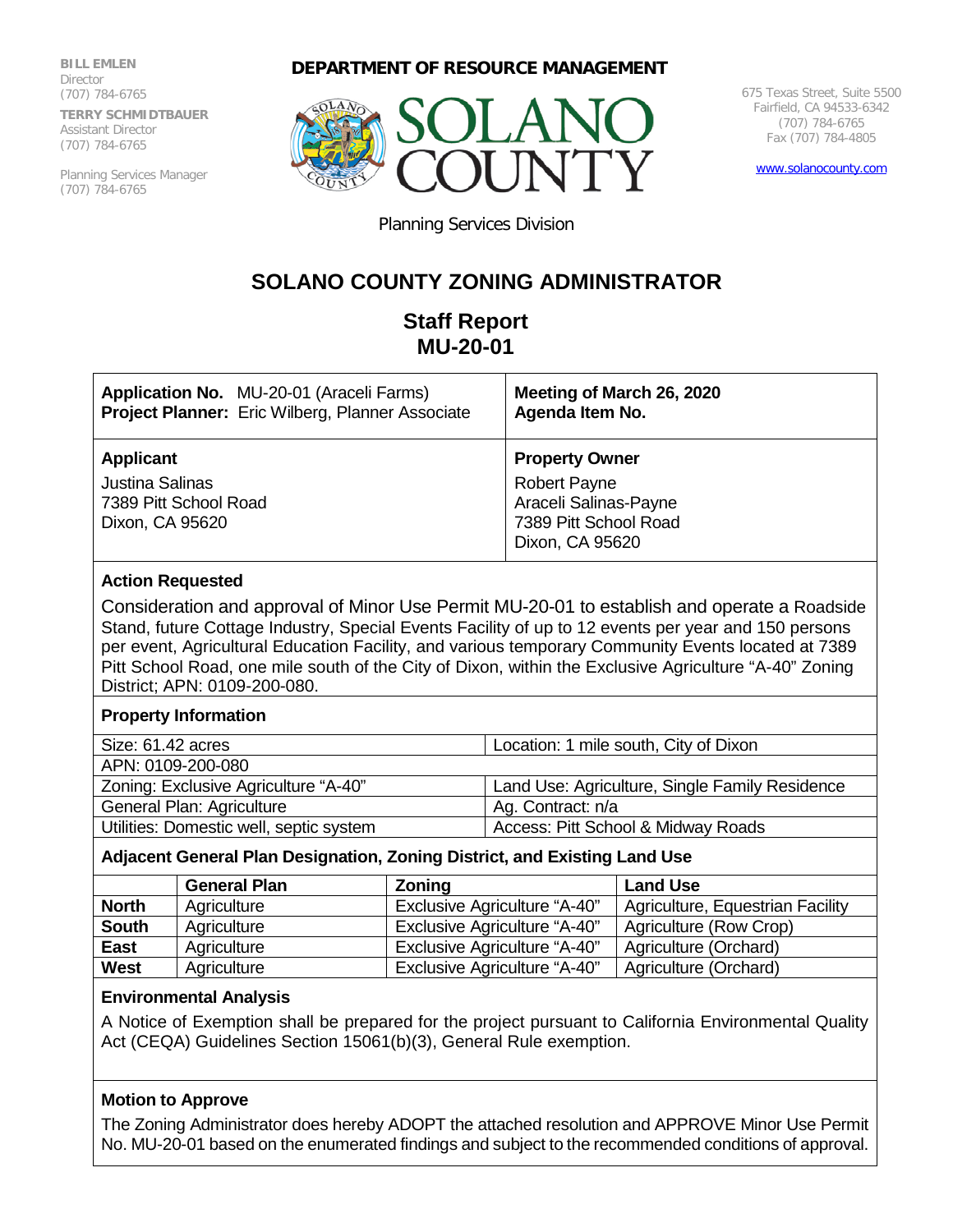#### **SITE DESCRIPTION**

The subject property is located within unincorporated Solano County, 1 mile south of the City of Dixon. The 61.42 acre parcel is generally flat exhibiting slopes of less than six percent. Residential development on-site is clustered near the northeast corner of the lot and consists of a Primary residence, 1,920 square foot agricultural accessory barn, and associated utilities including a domestic water well and private septic system. The balance of the lot is in agricultural production including 6 acres of lavender situated near the residence and 50 acres of rotational crops extending towards the western property line and Southern Pacific Railroad. Parcels surrounding the property exhibit characteristics similar to that of the subject site. Lots are relatively flat, generally 20 - 80 acres in size, and engaged in agricultural production.

### **PROJECT DESCRIPTION**

Araceli Farms is a 6 acre lavender farm situated south of the City of Dixon. The applicant is requesting approval of Minor Use permit application MU-20-01 to establish and operate a variety of land uses on-site. The proposal includes a Roadside Stand, future Cottage Industry, Special Events Facility, Agricultural Education, and various temporary Community Events.

A 96 square foot Roadside Stand currently operates seasonally selling lavender product grown on site; including dried bundles, buds, and wreaths. In addition, an assortment of lavender infused products including candles, soaps, lotions, and oils are retailed on-site and online. A future phase of the project may include manufacturing these products as part of a Cottage Industry home based business. Activities associated with the Cottage Industry – Limited may occur within an area of up to 1,500 square feet of the existing residence or within a detached accessory or within a combination thereof.

The proposal also involves conducting Special Events on-site. A Special Events Facility is defined in Section 28.01 of the County Zoning Regulations as *a facility offered for use by third parties for hire for the conduct of social gatherings or similar types of events*. These events are proposed to occur within the existing 1,920 square foot agricultural accessory structure (barn). Conversion of the agricultural building to a public assembly use and occupancy triggers the need for upgrades and improvements to the structure and its surroundings. These improvements shall be achieved through the building permit process and shall be finalized prior to the operation and conduct of commercial activities on-site. A maximum of 12 events may be held annually with up to 150 persons per event.

In addition to Special Events, the project involves utilizing an approximate 4 acre outdoor area to host a variety of Araceli Farms marketing events, lavender education workshops, and Community Events. Temporary tents selling crafts, wares, and food preparation and service would be utilized during these events. Parking for approximately 400 vehicles is provided within the 4 acre field adjacent to the lavender farm. Events of this nature have been conducted on-site since 2018.

Building permit application B2019-1074 has been filed for a residential patio cover with outdoor kitchen adjacent to the existing Primary Residence and private swimming pool. This structure is intended to be utilized for residential purposes and shall not be used by the public or for any commercial activities conducted on the property.

A 4 ft. x 4 ft. freestanding wooden sign advertising Araceli Farms exists near the corner of Pitt School and Midway Roads.

## **ENVIRONMENTAL ANALYSIS**

The project requires minimal physical improvements to the existing Araceli Farms operation. Converting the use and occupancy of the agricultural storage building to function as the Special Events Facility requires upgrades and improvements to meet various Building and Safety and Fire Code standards;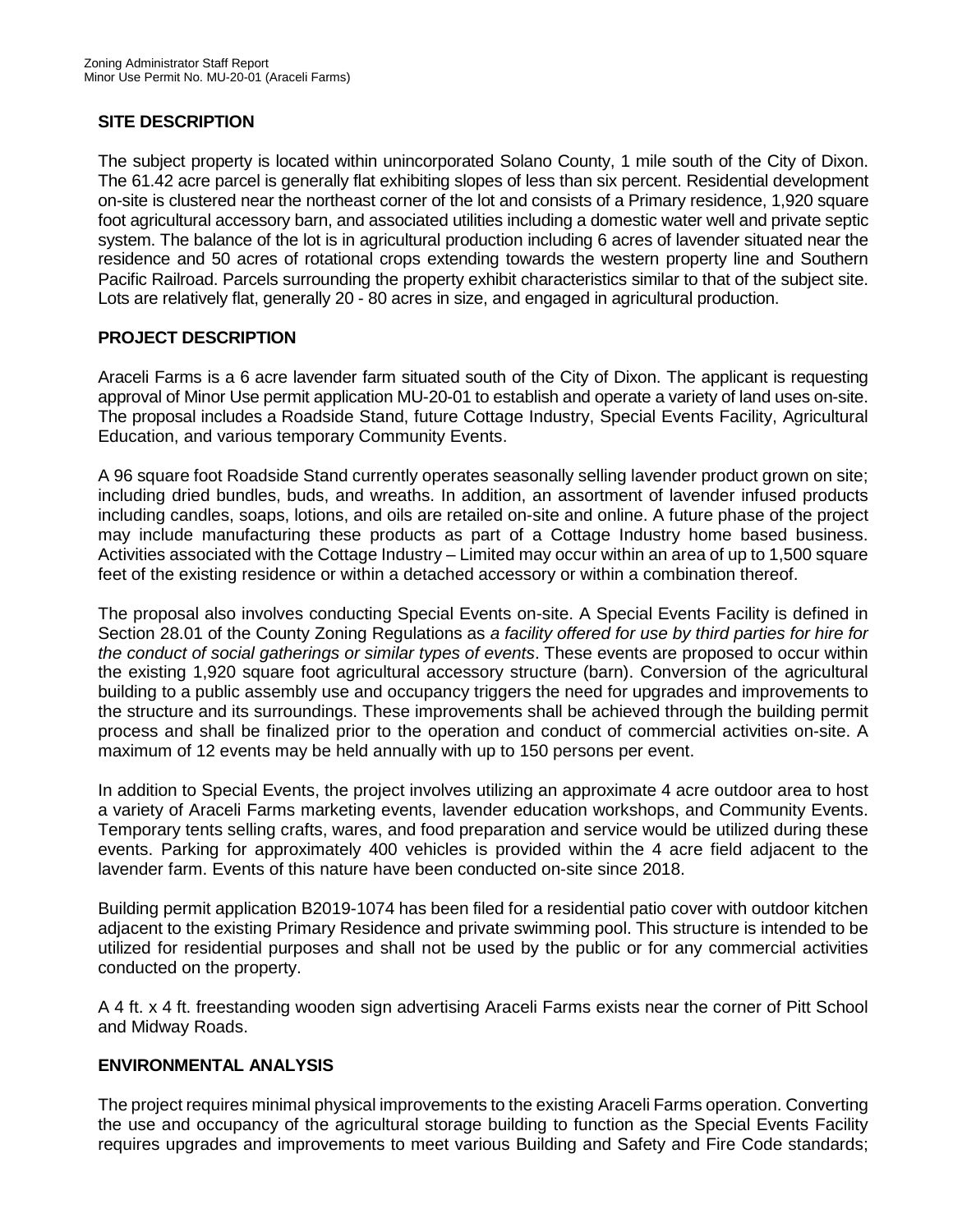however, those improvements are generally limited to the footprint of the existing 1,920 square foot structure.

Other improvements to the site will need to be made to ensure that adequate ingress and egress, fire access, and circulation requirements are being met. Those improvements include but are not limited to turn radius, turnaround provisions, access width, and driving surface.

With minimal changes to the site, the project would not create additional population dependent impacts such as increased traffic, overuse of public facilities, nor impact community character. The project site is developed with an existing farm and residence and does not contain any major slopes or prominent topographical features; rare, endangered or regionally significant species of native flora and fauna, or known culturally significant archeological sites. The project does not have the potential for causing a significant effect on the environment.

A Notice of Exemption shall be prepared for the project pursuant to California Environmental Quality Act (CEQA) Guidelines Section 15061(b)(3), General Rule exemption.

### **LAND USE CONSISTENCY**

### **General Plan and Zoning Consistency**

The subject site is designated Agriculture by the Solano County General Plan. Table LU-5 of the General Plan provides a description and intent of the Agricultural designation:

*The* (Agricultural Designation) *provides areas for the practice of agriculture as the primary use, including areas that contribute significantly to the local agricultural economy, and allows for secondary uses that support the economic viability of agriculture. Agricultural land use designations protect these areas from intrusion by nonagricultural uses and other uses that do not directly support the economic viability of agriculture.*

Further the General Plan identifies ten Agricultural Regions throughout the County, the subject site being located within the Dixon Ridge Agricultural Region. Table AG-3 of the General Plan highlights the unique characteristics of each region and summarizes desired land uses.

*The* (Dixon Ridge) *provides for agricultural production, agricultural processing facilities, and agricultural services.*

The subject site is zoned Exclusive Agriculture "A-40" consistent with the General Plan designation. Section 28.21 of the County Zoning Ordinance provides a table of allowed uses and permit requirements applicable to this zoning district. As seen on Table 28.21A, Cultivate and Irrigated Farming, residential development, Roadside Stand, future Cottage Industry, Special Events Facility, Agricultural Education Facility, and various temporary Community Events are allowed or conditionally allowed land uses within the A-40 Zoning District.

#### **RECOMMENDATION**

The Department recommends that the Zoning Administrator **ADOPT** the resolution enumerating the mandatory and suggested findings, and **APPROVE** Minor Use Permit No. MU-20-01, subject to the recommended conditions of approval.

#### **Attachments:**

A – Draft Resolution